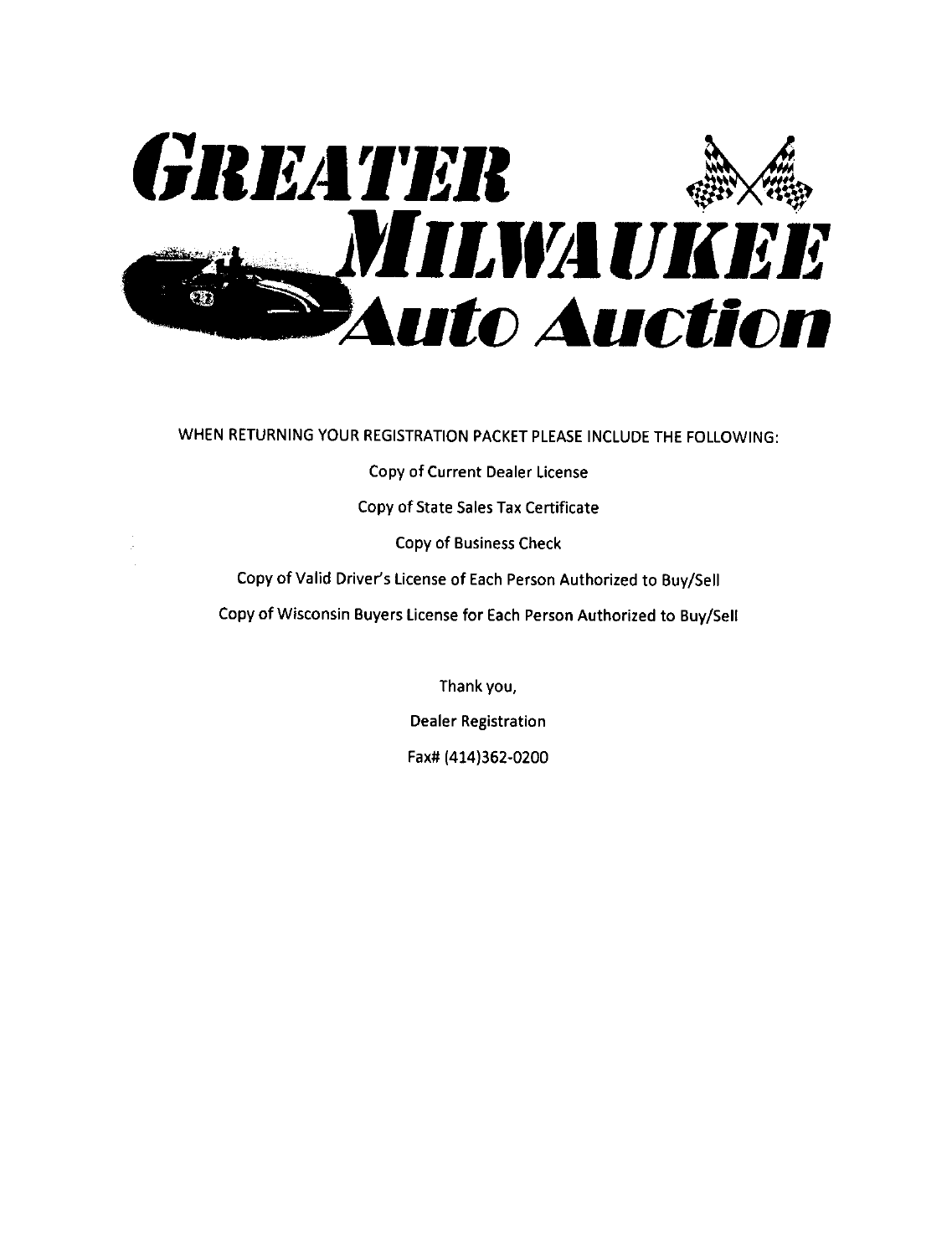#### GREATER MILWAUKEE AUTO AUCTION

#### POWER OF ATTORNEY

|                                | *Dealership Name: Name: Name and Allen and Allen and Allen and Allen and Allen and Allen and Allen and Allen and Allen and Allen and Allen and Allen and Allen and Allen and Allen and Allen and Allen and Allen and Allen and                                                                                                                                                                                                                                                                                                                                                                                                      |                 |                                       |  |
|--------------------------------|-------------------------------------------------------------------------------------------------------------------------------------------------------------------------------------------------------------------------------------------------------------------------------------------------------------------------------------------------------------------------------------------------------------------------------------------------------------------------------------------------------------------------------------------------------------------------------------------------------------------------------------|-----------------|---------------------------------------|--|
|                                | To GREATER MILWAUKEE AUTO AUCTION                                                                                                                                                                                                                                                                                                                                                                                                                                                                                                                                                                                                   |                 |                                       |  |
|                                |                                                                                                                                                                                                                                                                                                                                                                                                                                                                                                                                                                                                                                     |                 |                                       |  |
|                                | City                                                                                                                                                                                                                                                                                                                                                                                                                                                                                                                                                                                                                                | State           | <b>ZIP</b>                            |  |
|                                | The undersigned hereby appoints GREATER MILWAUKEE AUTO AUCTION, 8711 W. Brown Deer Rd.,<br>Milwaukee WI 53224, as my attorney-in-fact in all transactions in which I am the "transferee"(buyer) of<br>a motor vehicle that is subject to Federal and State laws and regulations regarding odometer disclosure<br>requirements to perform for me and in my name all acts and duties imposed upon a transferee by said<br>laws and regulations, as amended, and/or clarified from time to time or as affected by the lapse of<br>Wisconsin's extension of time to bring its title document into compliance with Federal requirements. |                 |                                       |  |
|                                | I reserve the power to act on my own behalf and to revoke the power given in this instrument by<br>delivering written notice of revocation to GREATER MILWAUKEE AUTO AUCTION. The written revocation<br>must be delivered by hand or sent by certified mail, return receipt requested, to GREATER MILWAUKEE<br>AUTO AUCTION. Any act or thing unlawfully done by my attorney-in-fact under this instrument shall be<br>binding on me and on my heirs, assigns and legal representatives. This Power of Attorney shall be<br>affected by my disability or incapacity or by lapse of time.                                            |                 |                                       |  |
|                                |                                                                                                                                                                                                                                                                                                                                                                                                                                                                                                                                                                                                                                     |                 |                                       |  |
|                                | Signed: _________________ with no counterparts.                                                                                                                                                                                                                                                                                                                                                                                                                                                                                                                                                                                     |                 |                                       |  |
| (Date)                         |                                                                                                                                                                                                                                                                                                                                                                                                                                                                                                                                                                                                                                     |                 |                                       |  |
| corporations and partnerships. | *For purposes of this instrument the term 'Dealership' includes all types of business associations including, but not limited to, entities such as                                                                                                                                                                                                                                                                                                                                                                                                                                                                                  |                 |                                       |  |
|                                |                                                                                                                                                                                                                                                                                                                                                                                                                                                                                                                                                                                                                                     |                 | <b>GREATER MILWAUKEE AUTO AUCTION</b> |  |
|                                |                                                                                                                                                                                                                                                                                                                                                                                                                                                                                                                                                                                                                                     | Authorizations: |                                       |  |
|                                | Initial The information contained on this application and other information regarding the<br>dealership, including credit information such as bank information, is complete, accurate and truthful                                                                                                                                                                                                                                                                                                                                                                                                                                  |                 |                                       |  |
| Auction.                       | Initial Lagree to be bound by the policies and procedures of The Greater Milwaukee Auto                                                                                                                                                                                                                                                                                                                                                                                                                                                                                                                                             |                 |                                       |  |

Initial I agree that Greater Milwaukee Auto Auction may rely on all information contained in this Dealer Packet, and acknowledge a continuing obligation to update information herein.

 $\Box$  Initial I will supply any and all changes, additions, and subtractions to the contents of the Dealer Packet in writing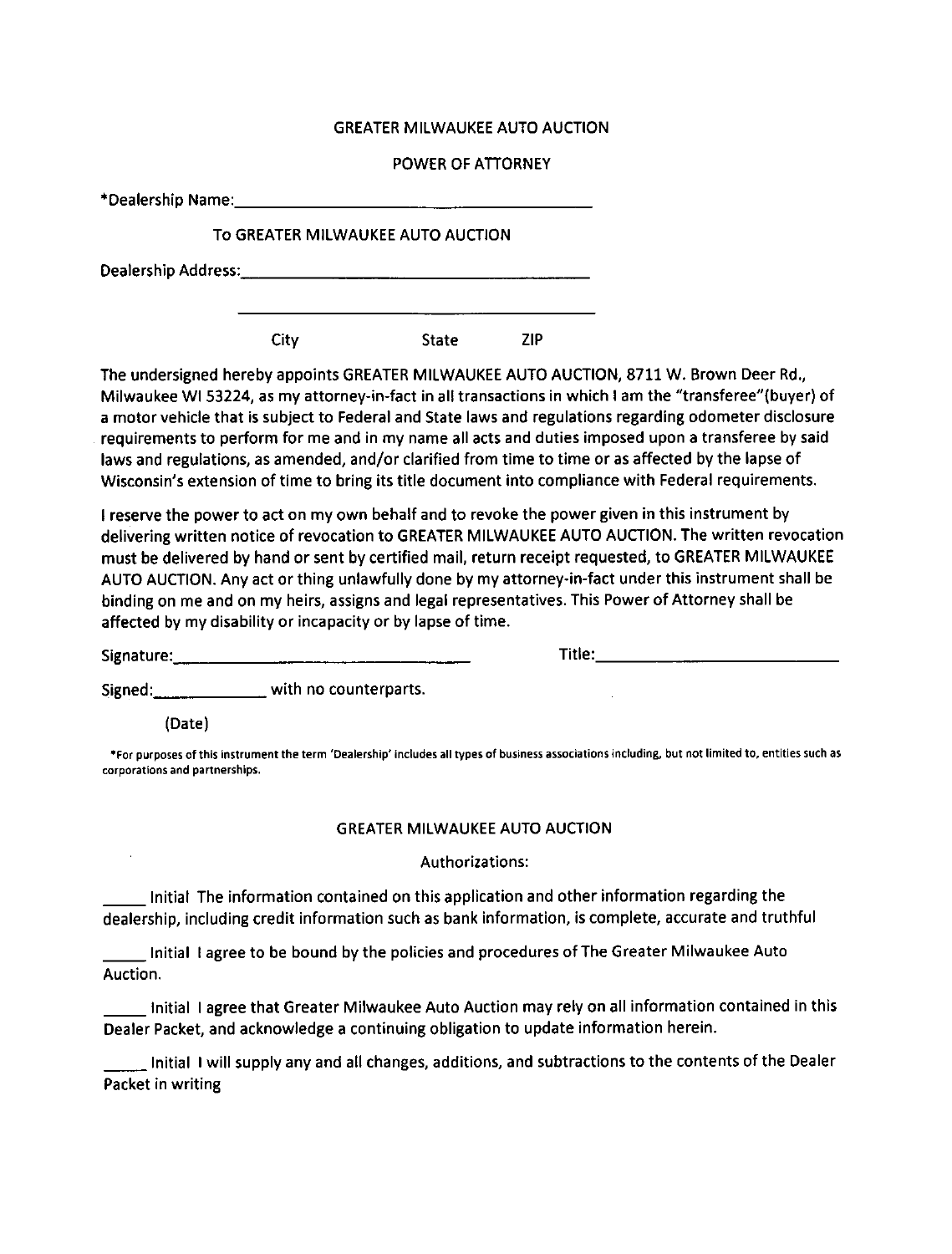Initial Until the Dealer Registration Packet is completed, all transactions will be on a CASH ONLY basis. Once approved for business check use, note that business checks must match the registered Dealer License name  $\hat{\mathcal{A}}$ 

 $\overline{\phantom{a}}$ 

Legal Name of Dealership (Corp/LLC/LLP) Trade Name of Dealership

 $\bar{z}$ 

 $\mathcal{F}^{\text{max}}_{\text{max}}$  $\sim 10^{-11}$ 

> $\mathcal{A}^{\mathcal{A}}$  $\sim$

 $\left\langle \hat{r} \right\rangle_{\rm{max}}$ 

Signature: 2000 Contract Contract Contract Contract Contract Contract Contract Contract Contract Contract Contract Contract Contract Contract Contract Contract Contract Contract Contract Contract Contract Contract Contract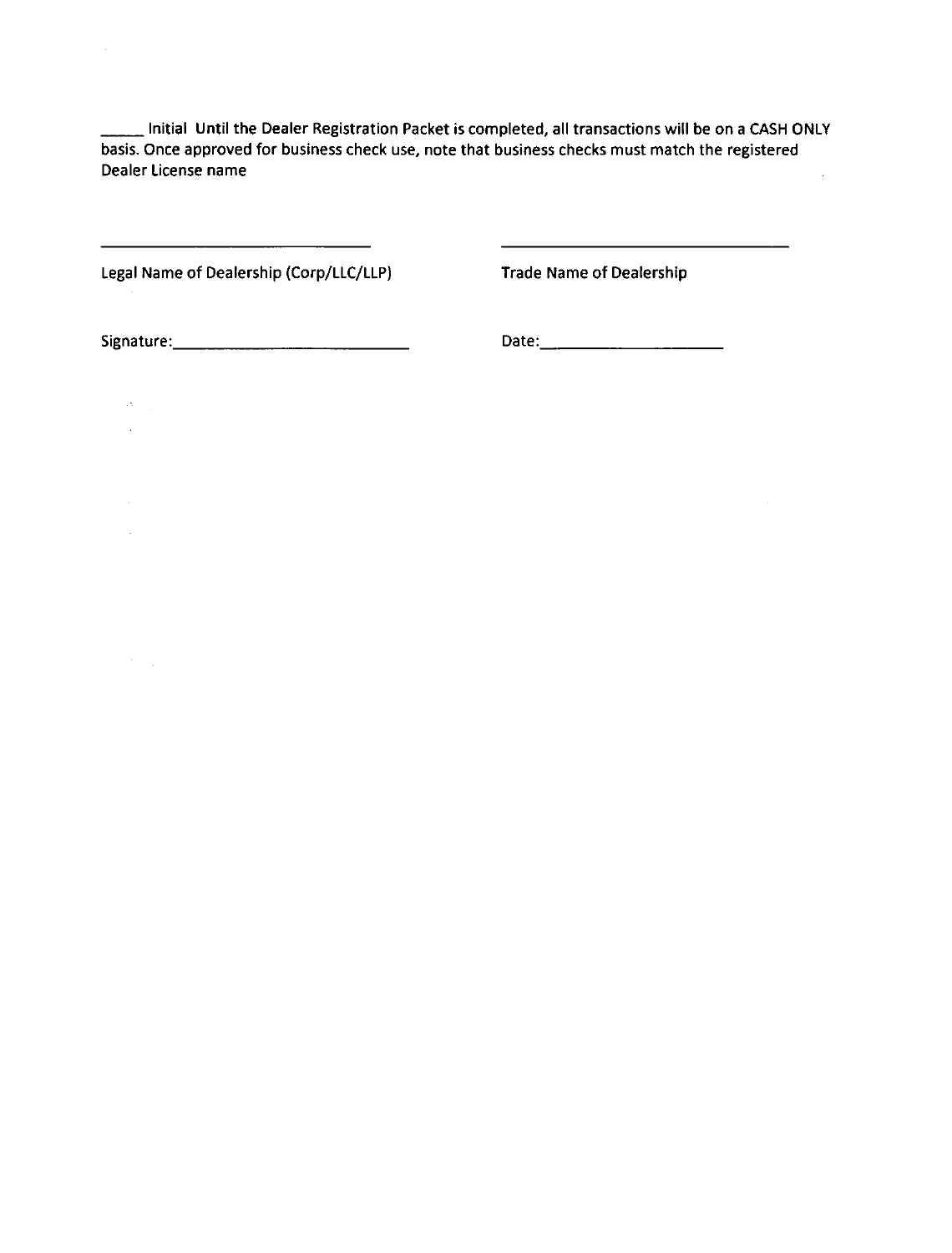Greater Milwaukee Auto Auction

#### Authorization to Complete Bill of Sales/Block Tickets/Titles

This agreement, effective as of (date) is by and between Greater Milwaukee Auto Auction, having a principal place of business at 8711 W. Brown deer Rd., Milwaukee, Wl 53224 set forth the rems and conditions upon which (Dealer Name)\_\_\_\_\_\_\_\_\_\_\_\_\_\_\_\_\_\_\_\_\_\_\_\_located at (Street) State City

('Purchaser') agrees to the terms and conditions set forth below:

- 1. Purchaser hereby authorizes the auction to complete Bill of Sale/Block Ticket/Titles on behalf of the Purchaser by inserting the Purchasers authorized representative's name in the appropriate areas for those vehicles purchased on behalf of the dealership by an authorized representative. This agreement shall be of the same force and effect as though the purchaser personally signed the Bill of Sale/Block Ticket/Titles.
- 2. Only individuals authorized by the Purchaser (in writing and on file with GM/GMAC Sponsored Auctions/Greater Milwaukee Auto Auction) will be allowed to purchase anyvehicles on behalf of Purchaser in Live Auctions or via the Internet.
- 3. The Purchaser and it's authorized representatives will abide by all policies and procedures set forth by Gm/GMAC for it Sponsored Auction Sales and Greater Milwaukee Auto Auction for its General Consignment. These policies include, but are not limited to, requirements regarding Customer Dissatisfaction Euybacks, and completing Open Recall Campaigns.
- 4. The Purchaser acknowledges and accepts the terms and conditions of vehicles purchased via the internet as though they were purchased at a live GM/GMAC Sponsored Auction of General Consignment sale at Greater Milwaukee Auto Auction.
- 5. Greater Milwaukee Auto Auction reserves the right to void a transaction should GM/GMAC or Greater Milwaukee Auto Auction determine the purchasing dealer violated this agreement.
- 6. This agreement wlll remain in effect until cancelled in writing by the purchaser.

lN WITNESS WHERE OF, the parties have executed this agreement effective as if the effective date.

| <b>Greater Milwaukee Auto Auction</b> | Dealership: 2000 |
|---------------------------------------|------------------|
|                                       |                  |
| Print Name: Kristie Letizia           |                  |
| <b>Title: President</b>               |                  |
| Date: $\frac{1}{2}$                   |                  |

 $\hat{\mathcal{I}}$ 

 $1\leq i\leq 2$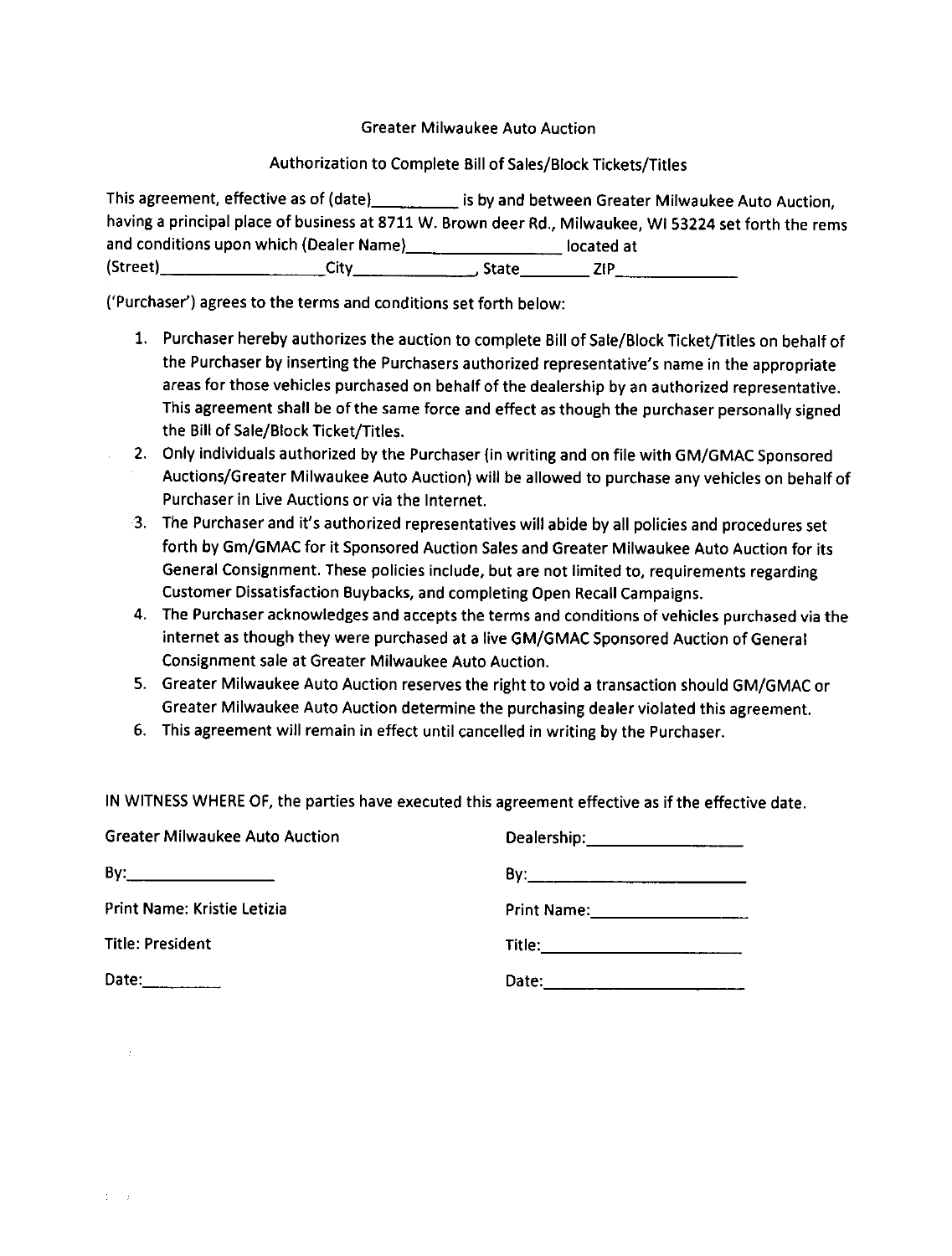#### Floorplan Information

|                          | <b>Floorplan Company Name:</b> |                                                                                                                      |            |  |
|--------------------------|--------------------------------|----------------------------------------------------------------------------------------------------------------------|------------|--|
| <b>BAC Code:</b>         |                                |                                                                                                                      |            |  |
|                          | <b>Floorplan Contact Name:</b> |                                                                                                                      |            |  |
| <b>Telephone Number:</b> |                                |                                                                                                                      |            |  |
| Fax Number:              |                                |                                                                                                                      |            |  |
|                          |                                |                                                                                                                      |            |  |
|                          |                                | <u> 1980 - Johann Barn, amerikan besteman besteman besteman besteman besteman besteman besteman besteman bestema</u> |            |  |
|                          | City                           | <b>State</b>                                                                                                         | <b>ZIP</b> |  |
|                          |                                |                                                                                                                      |            |  |
|                          | <b>Floorplan Company Name:</b> |                                                                                                                      |            |  |
| <b>BAC Code:</b>         |                                |                                                                                                                      |            |  |
|                          | <b>Floorplan Contact Name:</b> |                                                                                                                      |            |  |
| Telephone Number:        |                                |                                                                                                                      |            |  |
| Fax Number:              |                                |                                                                                                                      |            |  |
|                          |                                |                                                                                                                      |            |  |
|                          |                                |                                                                                                                      |            |  |
|                          | <b>City</b>                    | State                                                                                                                | <b>ZIP</b> |  |
|                          |                                |                                                                                                                      |            |  |
|                          |                                |                                                                                                                      |            |  |
|                          | <b>Floorplan Company Name:</b> |                                                                                                                      |            |  |
| <b>BAC Code:</b>         |                                |                                                                                                                      |            |  |
|                          | <b>Floorplan Contact Name:</b> |                                                                                                                      |            |  |
| Telephone Number:        |                                |                                                                                                                      |            |  |
| Fax Number:              |                                |                                                                                                                      |            |  |
|                          |                                |                                                                                                                      |            |  |
|                          |                                |                                                                                                                      |            |  |
|                          | City                           | <b>State</b>                                                                                                         | ZIP        |  |

 $\mathcal{A}=\mathcal{A}^{(1)}$  ,  $\mathcal{A}^{(2)}$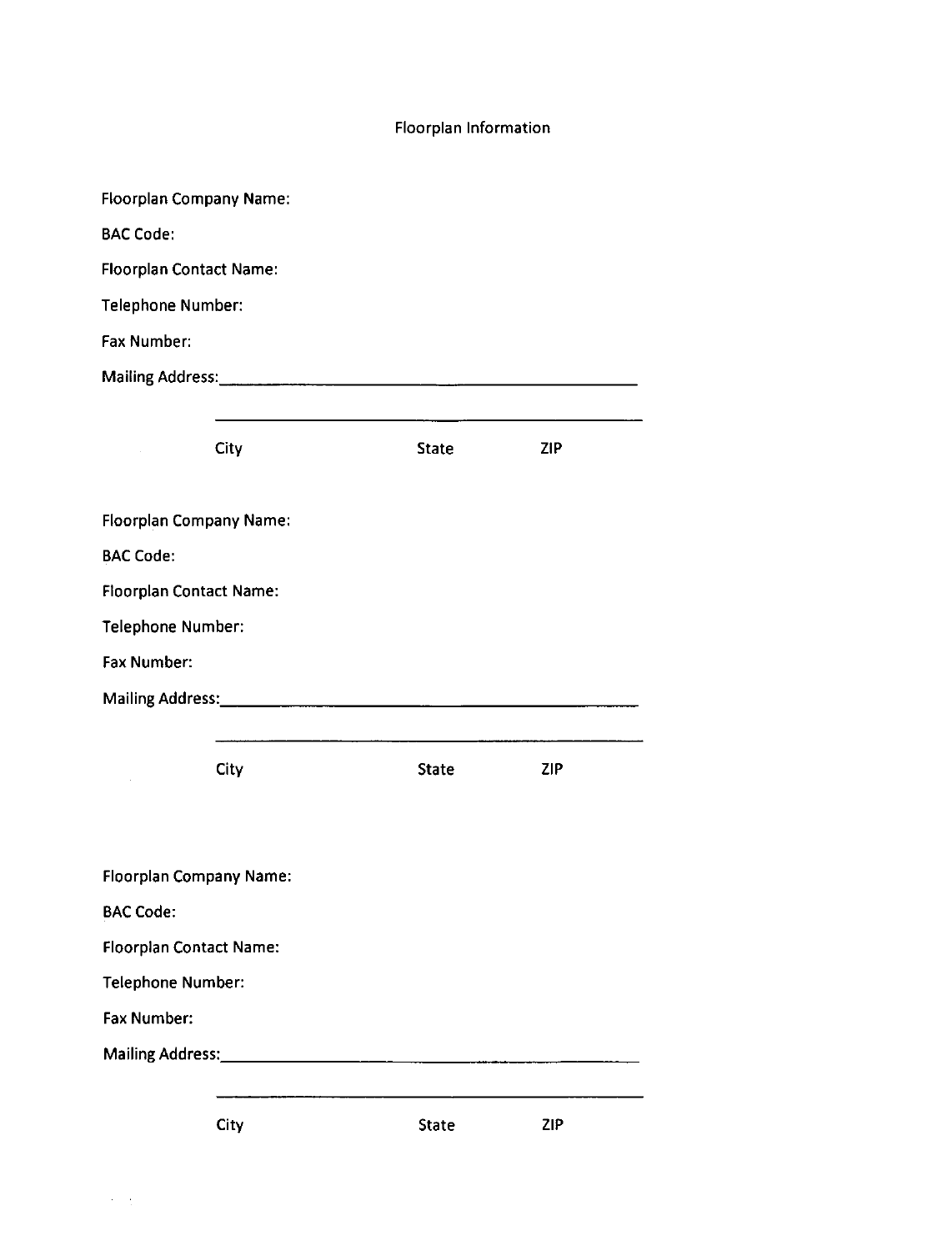## **Request for Taxpayer Identification Number and Certification**

Go to www.irs.gov/FormW9 for instructions and the latest information.

|  |  | Name (as shown on your income tax return). Name is required on this line: do not leave this line blank |  |
|--|--|--------------------------------------------------------------------------------------------------------|--|

| ణ<br>page<br>following seven boxes.                               | 3 Check appropriate box for federal tax classification of the person whose name is entered on line 1. Check only one of the                                                                                                                                                                                                                                                                                                                                                                                                                                                                       |                                    | 4 Exemptions (codes apply only to<br>certain entities, not individuals; see<br>instructions on page 3):     |
|-------------------------------------------------------------------|---------------------------------------------------------------------------------------------------------------------------------------------------------------------------------------------------------------------------------------------------------------------------------------------------------------------------------------------------------------------------------------------------------------------------------------------------------------------------------------------------------------------------------------------------------------------------------------------------|------------------------------------|-------------------------------------------------------------------------------------------------------------|
| 8<br>Individual/sole proprietor or<br>single-member LLC           | S Corporation<br>$\Box$ C Corporation                                                                                                                                                                                                                                                                                                                                                                                                                                                                                                                                                             | $\Box$ Trust/estate<br>Partnership | Exempt payee code (if any)                                                                                  |
| nnt or type.<br>Instructions<br>tic<br>Other (see instructions) ▶ | Limited liability company. Enter the tax classification (C=C corporation, S=S corporation, P=Partnership) ▶<br>Note: Check the appropriate box in the line above for the tax classification of the single-member owner. Do not check<br>LLC if the LLC is classified as a single-member LLC that is disregarded from the owner unless the owner of the LLC is<br>another LLC that is not disregarded from the owner for U.S. federal tax purposes. Otherwise, a single-member LLC that<br>is disregarded from the owner should check the appropriate box for the tax classification of its owner. |                                    | <b>Exemption from FATCA reporting</b><br>code (if any)<br>(Applies to accounts maintained outside the U.S.) |
| န                                                                 | 5 Address (number, street, and apt. or suite no.) See instructions.                                                                                                                                                                                                                                                                                                                                                                                                                                                                                                                               |                                    | Requester's name and address (optional)                                                                     |
| 6 City, state, and ZIP code                                       |                                                                                                                                                                                                                                                                                                                                                                                                                                                                                                                                                                                                   |                                    |                                                                                                             |
| 7 List account number(s) here (optional)                          |                                                                                                                                                                                                                                                                                                                                                                                                                                                                                                                                                                                                   |                                    |                                                                                                             |

| .                                                                                                                                                                                                                                                                                                                                 |                                       |
|-----------------------------------------------------------------------------------------------------------------------------------------------------------------------------------------------------------------------------------------------------------------------------------------------------------------------------------|---------------------------------------|
| Enter your TIN in the appropriate box. The TIN provided must match the name given on line 1 to avoid                                                                                                                                                                                                                              | Social security number                |
| backup withholding. For individuals, this is generally your social security number (SSN). However, for a<br>resident allen, sole proprietor, or disregarded entity, see the instructions for Part I, later. For other<br>entities, it is your employer identification number (EIN). If you do not have a number, see How to get a | -<br>-                                |
| TIN, later                                                                                                                                                                                                                                                                                                                        |                                       |
| Note: If the account is in more than one name, see the instructions for line 1. Also see What Name and                                                                                                                                                                                                                            | <b>Employer identification number</b> |
| Number To Give the Requester for guidelines on whose number to enter.                                                                                                                                                                                                                                                             |                                       |

#### **Certification** Part II

Under penalties of perjury, I certify that:

- 1. The number shown on this form is my correct taxpayer identification number (or I am waiting for a number to be issued to me); and
- 2. I am not subject to backup withholding because: (a) I am exempt from backup withholding, or (b) I have not been notified by the Internal Revenue Service (IRS) that I am subject to backup withholding as a result of a failure to report all interest or dividends, or (c) the IRS has notified me that I am no longer subject to backup withholding; and
- 3. I am a U.S. citizen or other U.S. person (defined below); and
- 4. The FATCA code(s) entered on this form (if any) indicating that I am exempt from FATCA reporting is correct.

Certification instructions. You must cross out item 2 above if you have been notified by the IRS that you are currently subject to backup withholding because you have failed to report all interest and dividends on your tax return. For real estate transactions, item 2 does not apply. For mortgage interest paid, acquisition or abandonment of secured property, cancellation of debt, contributions to an individual retirement arrangement (IRA), and generally, payments other than interest and dividends, you are not required to sign the certification, but you must provide your correct TIN. See the instructions for Part II, later.

| Sign<br>Here | Signature of<br>. person ▶<br>U.S. | Date > |
|--------------|------------------------------------|--------|
|              |                                    | ----   |

## **General Instructions**

Section references are to the Internal Revenue Code unless otherwise noted.

Future developments. For the latest information about developments related to Form W-9 and its instructions, such as legislation enacted after they were published, go to www.irs.gov/FormW9.

#### **Purpose of Form**

An individual or entity (Form W-9 requester) who is required to file an information return with the IRS must obtain your correct taxpayer identification number (TIN) which may be your social security number (SSN), individual taxpayer identification number (ITIN), adoption taxpayer identification number (ATIN), or employer identification number (EIN), to report on an information return the amount paid to you, or other amount reportable on an information return. Examples of information returns include, but are not limited to, the following.

. Form 1099-INT (interest earned or pald)

- . Form 1099-DIV (dividends, including those from stocks or mutual funds)
- . Form 1099-MISC (various types of income, prizes, awards, or gross proceeds)
- . Form 1099-B (stock or mutual fund sales and certain other transactions by brokers)
- Form 1099-S (proceeds from real estate transactions)
- Form 1099-K (merchant card and third party network transactions)
- . Form 1098 (home mortgage interest), 1098-E (student loan interest), 1098-T (tuition)
- · Form 1099-C (canceled debt)
- · Form 1099-A (acquisition or abandonment of secured property) Use Form W-9 only if you are a U.S. person (including a resident alien), to provide your correct TIN.

If you do not return Form W-9 to the requester with a TIN, you might be subject to backup withholding. See What is backup withholding, later.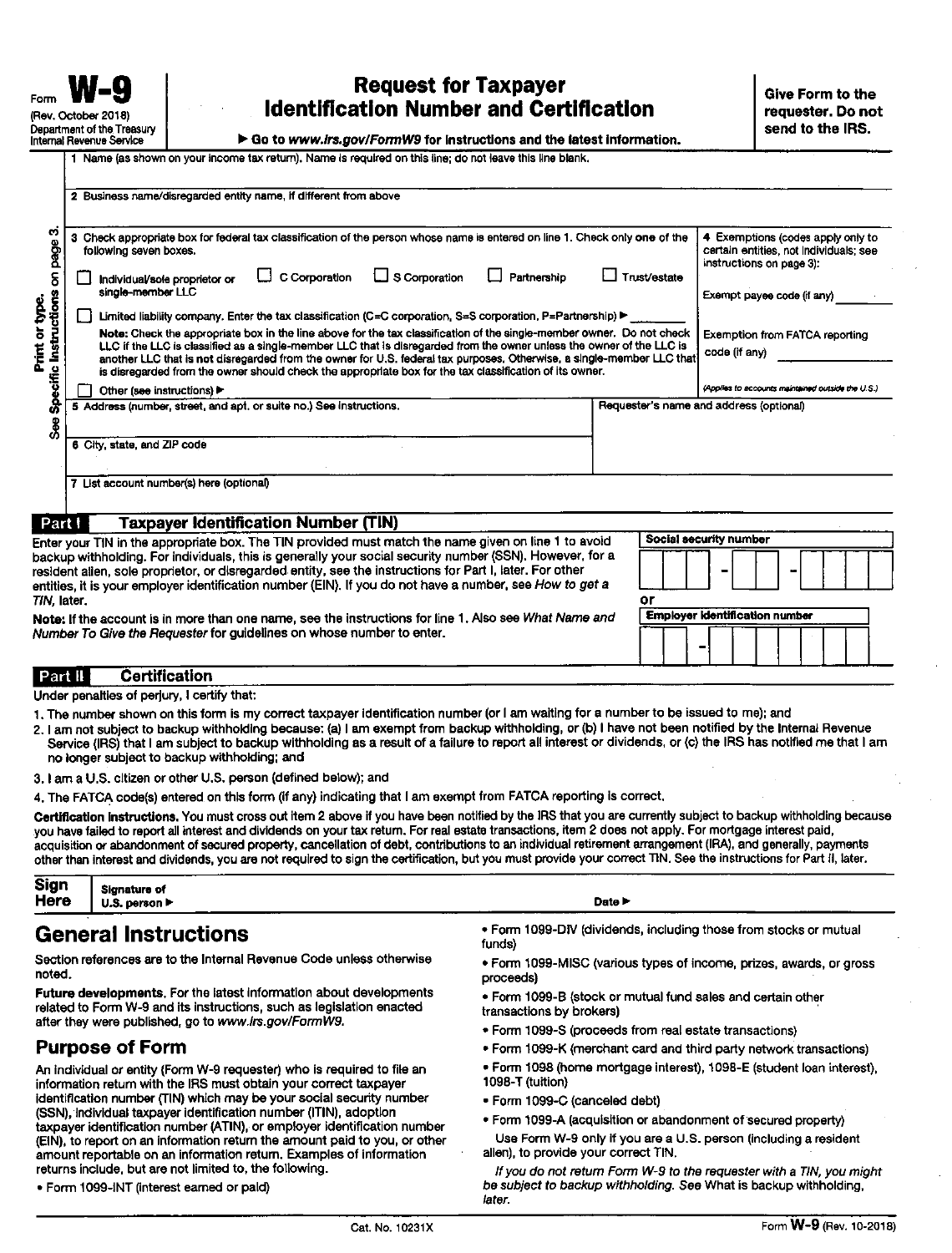#### Ally Smartlane Power of Attorney Information

Units denoted as "Ally SMARTLANE" are dealer owned vehicles represented by Ally Financial Services under a Dealer Remarketing Program. If you have any questions about this program, please see your Ally Financial Services auction representative.

 $\mathcal{A}$ 

In order to run units in the Ally lane Greater Milwaukee Auto Auction must have a sign Power of Attorney from Ally/Smartlane- see attached.

 $\label{eq:2} \frac{1}{\sqrt{2}}\sum_{i=1}^n\frac{1}{\sqrt{2}}\sum_{i=1}^n\frac{1}{\sqrt{2}}\sum_{i=1}^n\frac{1}{\sqrt{2}}\sum_{i=1}^n\frac{1}{\sqrt{2}}\sum_{i=1}^n\frac{1}{\sqrt{2}}\sum_{i=1}^n\frac{1}{\sqrt{2}}\sum_{i=1}^n\frac{1}{\sqrt{2}}\sum_{i=1}^n\frac{1}{\sqrt{2}}\sum_{i=1}^n\frac{1}{\sqrt{2}}\sum_{i=1}^n\frac{1}{\sqrt{2}}\sum_{i=1}^n\frac{1$ 

 $\sim 10$ 

 $\bar{\mathcal{A}}$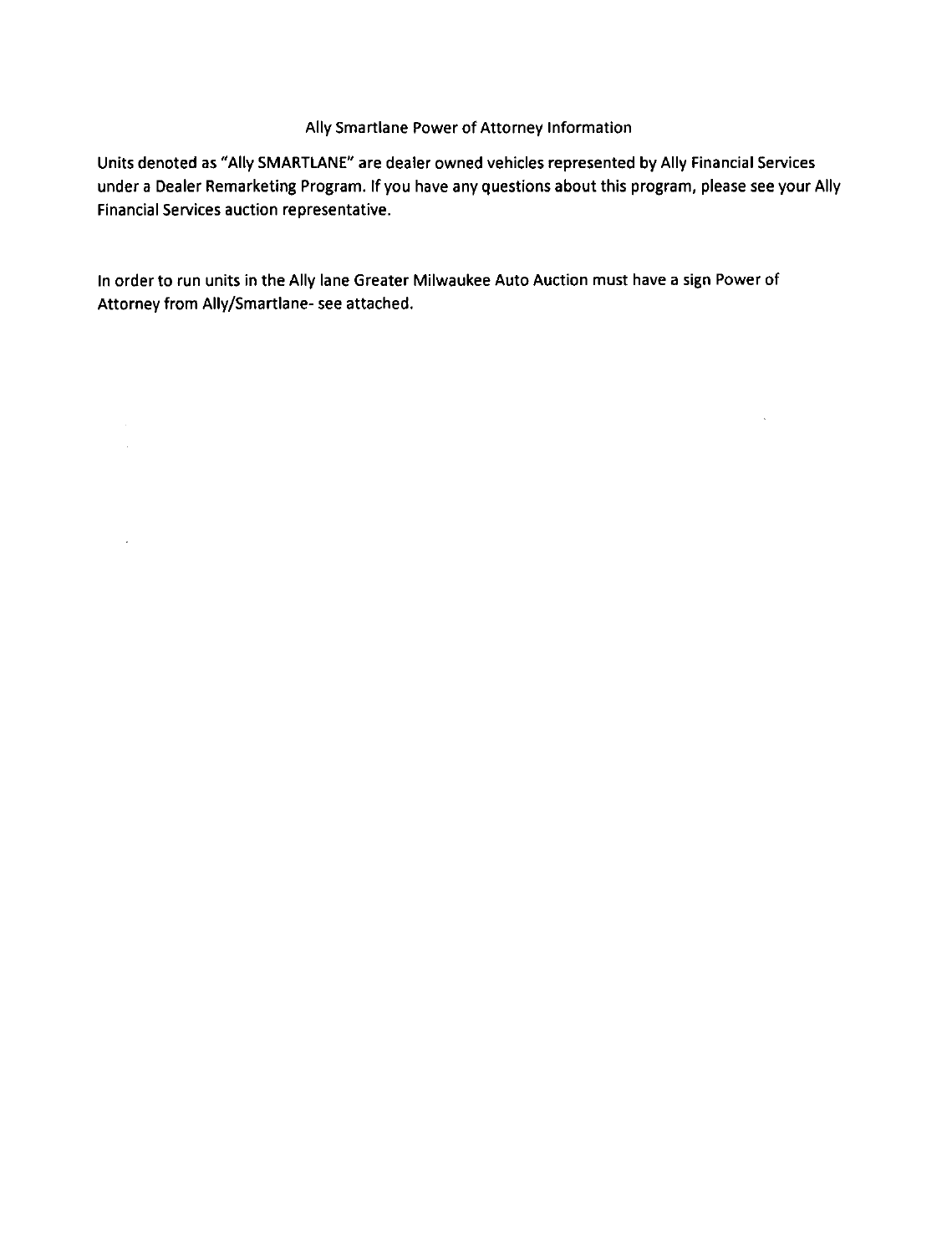#### **LIMITED POWER OF ATTORNEY**

("Dealer") does KNOW ALL MEN BY THESE PRESENTS. that hereby make, constitute and appoint Ally Financial Inc. (Ally) it's true and lawful Attorney-in Fact for it and in its name, stead and behalf, to execute any and all documents necessary to transfer ownership of vehicles on behalf of Dealer and identified on the SmartLane Vehicle Authorization Request Forms that Dealer may execute from time to time in favor of Ally, provided that any such transfers are in accordance with instructions issued by Ally to Dealer.

In consideration of the issuance of this Power of Attorney, Dealer hereby indemnifies, defends and holds harmless Ally its officers, directors, employees, successors and assigns from and against any and all loss. damage, liability, claims, causes of action and expenses of whatever kind and nature, arising from the execution by Ally or its employees or agents of documents related to vehicle ownership transfers, except for loss, damage, liability, claims, causes of action, and expenses of whatever kind and nature, attributable to the intentional misconduct of Ally or its employees, agents or delegates.

The powers and authority granted under this Limited Power of Attorney shall, unless sooner terminated or revoked, cease four years from the date of execution as set forth below.

IN WITNESS WHEREOF, Dealer and Ally have caused, this instrument to be executed on the

| Subscribed and sworn before me, a notary public, in and for said parish/county and state.<br>this day of $\_\_\_\_\_\_\$ . 20 $\_\_\_\$ |
|-----------------------------------------------------------------------------------------------------------------------------------------|
| Acknowledged and agreed to by Ally Financial Inc.                                                                                       |
|                                                                                                                                         |
|                                                                                                                                         |
|                                                                                                                                         |
|                                                                                                                                         |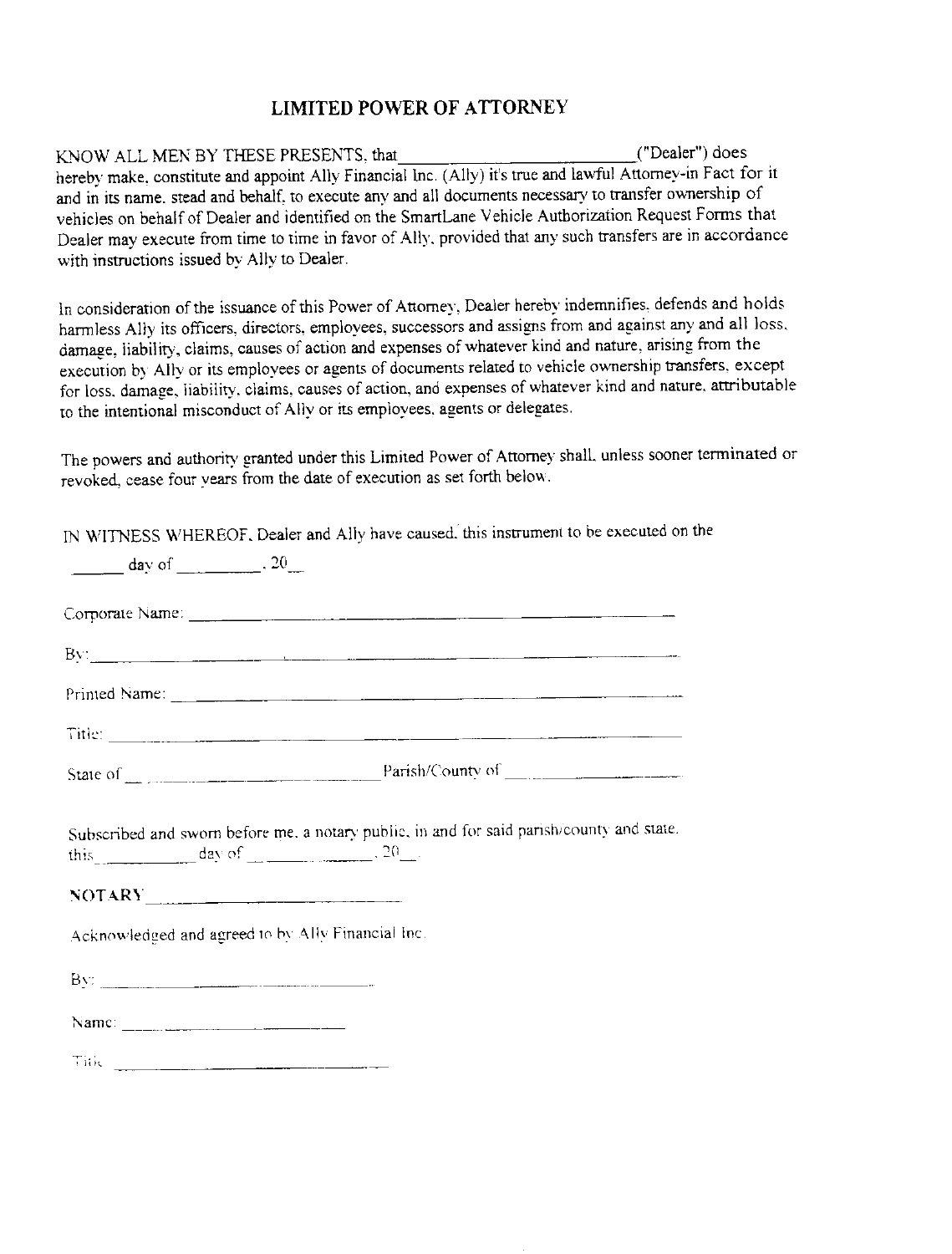#### Wisconsin Buvers License Information:

Each person employed by a licensed dealer or wholesaler must have a Wisconsin Buyers License.

- Fee for out of state buyers license is <sup>56</sup>
- Fee for in state buyers license expiring in one year or less is <sup>56</sup>
- Fee for in state buyers license expiring in more than one year is <sup>512</sup>

To apply for a new, renewal, or replacement Buyers License:

-Complete the Buyers License Application MV2941 (instructions are at bottom of form)

-Have employing dealer or wholesaler owner or officer sign the form

-lf out of state include a current Dealer License with application

-lf you are employed by more than one dealer, you must submit and obtain a buyers license for each employer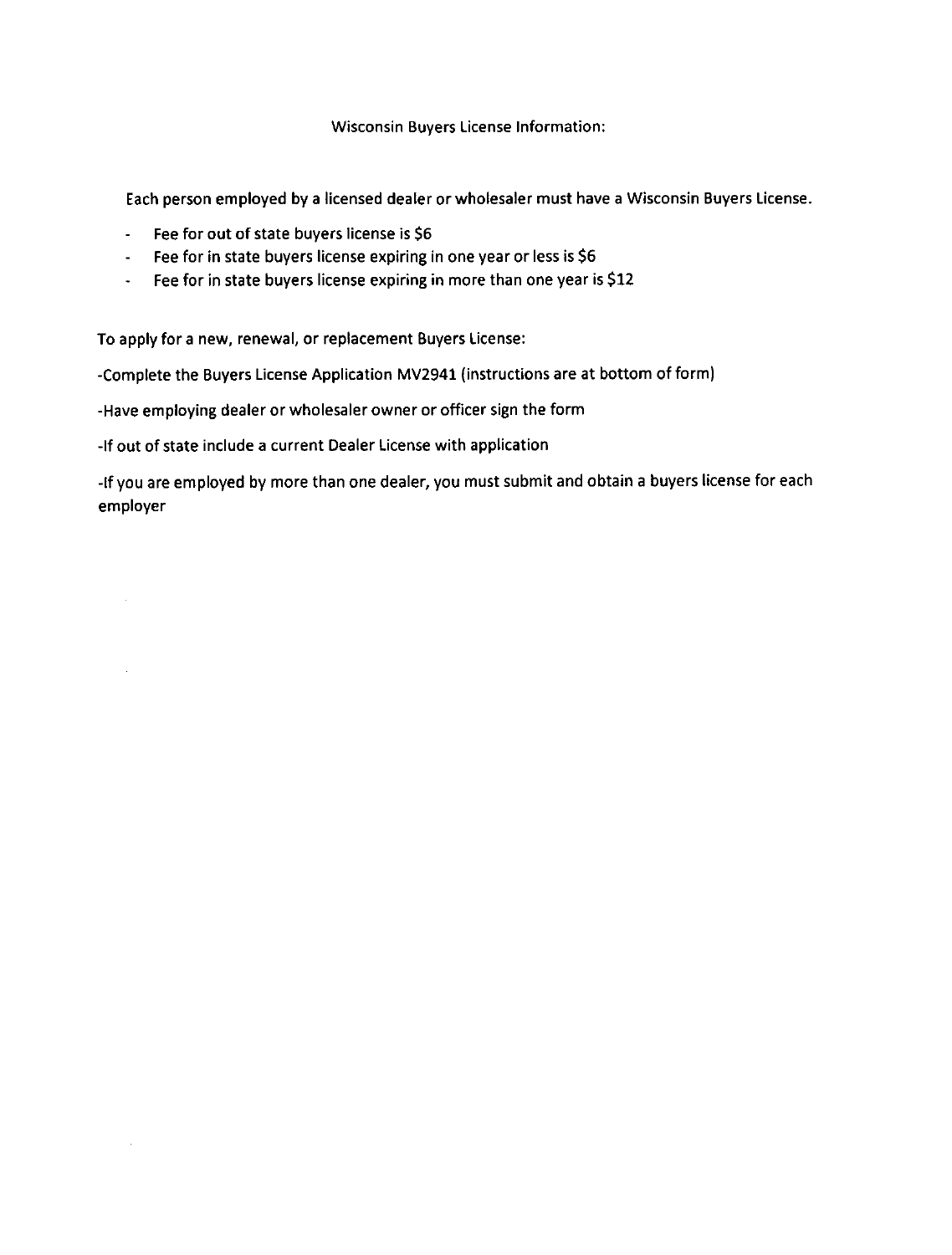

**BUYER'S LICENSE APPLICATION**<br>Wisconsin Department of Transportation<br>MV2941 12/2018 Ch. 218 Wis. Stats.

| <b>Auction Number:</b><br><b>Auction Name:</b>             |                                                                                                                                                                                                                                                                                                                                                                                                      | - FOR AUCTION USE ONLY - |                                                                                                                                                                                                                                                                                                                                                                                                                                                                                                                                             |                                                                                                                                       | - FOR DMV USE ONLY -<br>Payment:<br>Account:                                                                                                                                                                                                                                                                                                                                                                                                                                                                                                                                                                                                                                                                                                               |  |  |  |
|------------------------------------------------------------|------------------------------------------------------------------------------------------------------------------------------------------------------------------------------------------------------------------------------------------------------------------------------------------------------------------------------------------------------------------------------------------------------|--------------------------|---------------------------------------------------------------------------------------------------------------------------------------------------------------------------------------------------------------------------------------------------------------------------------------------------------------------------------------------------------------------------------------------------------------------------------------------------------------------------------------------------------------------------------------------|---------------------------------------------------------------------------------------------------------------------------------------|------------------------------------------------------------------------------------------------------------------------------------------------------------------------------------------------------------------------------------------------------------------------------------------------------------------------------------------------------------------------------------------------------------------------------------------------------------------------------------------------------------------------------------------------------------------------------------------------------------------------------------------------------------------------------------------------------------------------------------------------------------|--|--|--|
| Dealer License Number                                      |                                                                                                                                                                                                                                                                                                                                                                                                      |                          | Dealer License Expiration (mm/dd/yyyy)                                                                                                                                                                                                                                                                                                                                                                                                                                                                                                      | <b>APPLICATION TYPE</b><br>$\Box$ In-State                                                                                            |                                                                                                                                                                                                                                                                                                                                                                                                                                                                                                                                                                                                                                                                                                                                                            |  |  |  |
| Dealer Name<br>Dealer Owner Name<br>Dealer Owner Phone No. |                                                                                                                                                                                                                                                                                                                                                                                                      |                          |                                                                                                                                                                                                                                                                                                                                                                                                                                                                                                                                             | $\Box$ If Dealer license expires in less than 1 year, fee is \$6<br>$\Box$ If Dealer license expires in more than 1 year, fee is \$12 |                                                                                                                                                                                                                                                                                                                                                                                                                                                                                                                                                                                                                                                                                                                                                            |  |  |  |
| Dealer Street Address, City, State, ZIP Code               |                                                                                                                                                                                                                                                                                                                                                                                                      |                          |                                                                                                                                                                                                                                                                                                                                                                                                                                                                                                                                             | $\Box$ Out-of-State – fee is \$6<br>$\Box$ Original                                                                                   |                                                                                                                                                                                                                                                                                                                                                                                                                                                                                                                                                                                                                                                                                                                                                            |  |  |  |
|                                                            | Dealer (Area Code) Telephone Number                                                                                                                                                                                                                                                                                                                                                                  |                          |                                                                                                                                                                                                                                                                                                                                                                                                                                                                                                                                             | $\Box$ Renewal                                                                                                                        |                                                                                                                                                                                                                                                                                                                                                                                                                                                                                                                                                                                                                                                                                                                                                            |  |  |  |
| Dealer Email Address                                       |                                                                                                                                                                                                                                                                                                                                                                                                      |                          |                                                                                                                                                                                                                                                                                                                                                                                                                                                                                                                                             |                                                                                                                                       | $\Box$ Duplicate – fee is \$12 (check reason below)<br>$\Box$ Lost $\Box$ Destroyed $\Box$ Stolen $\Box$ Illegible                                                                                                                                                                                                                                                                                                                                                                                                                                                                                                                                                                                                                                         |  |  |  |
|                                                            |                                                                                                                                                                                                                                                                                                                                                                                                      |                          |                                                                                                                                                                                                                                                                                                                                                                                                                                                                                                                                             |                                                                                                                                       |                                                                                                                                                                                                                                                                                                                                                                                                                                                                                                                                                                                                                                                                                                                                                            |  |  |  |
|                                                            | Applicant Driver License Number OR Photo ID Number                                                                                                                                                                                                                                                                                                                                                   |                          | Applicant State License or ID                                                                                                                                                                                                                                                                                                                                                                                                                                                                                                               | $\Box$ Yes $\Box$ No                                                                                                                  | APPLICANT'S STATEMENT You must check a box for statement 1-3<br>(1) Were you ever denied a Bid/Buyer/Sales/Rep or                                                                                                                                                                                                                                                                                                                                                                                                                                                                                                                                                                                                                                          |  |  |  |
|                                                            | Applicant Social Security Number (for verification purposes)                                                                                                                                                                                                                                                                                                                                         |                          |                                                                                                                                                                                                                                                                                                                                                                                                                                                                                                                                             |                                                                                                                                       | Dealer License* in this or any other state?<br>If Yes, please explain:                                                                                                                                                                                                                                                                                                                                                                                                                                                                                                                                                                                                                                                                                     |  |  |  |
| Applicant Name (Last, First, MI)                           |                                                                                                                                                                                                                                                                                                                                                                                                      |                          |                                                                                                                                                                                                                                                                                                                                                                                                                                                                                                                                             |                                                                                                                                       |                                                                                                                                                                                                                                                                                                                                                                                                                                                                                                                                                                                                                                                                                                                                                            |  |  |  |
|                                                            | Applicant (Area Code) Telephone Number                                                                                                                                                                                                                                                                                                                                                               |                          |                                                                                                                                                                                                                                                                                                                                                                                                                                                                                                                                             |                                                                                                                                       |                                                                                                                                                                                                                                                                                                                                                                                                                                                                                                                                                                                                                                                                                                                                                            |  |  |  |
| Applicant Email Address                                    |                                                                                                                                                                                                                                                                                                                                                                                                      |                          |                                                                                                                                                                                                                                                                                                                                                                                                                                                                                                                                             | $\Box$ Yes $\Box$ No                                                                                                                  | (2) Have you ever been convicted of a crime?<br>If Yes, attach explanation.                                                                                                                                                                                                                                                                                                                                                                                                                                                                                                                                                                                                                                                                                |  |  |  |
|                                                            | Applicant Residence Street Address, City, State, ZIP Code                                                                                                                                                                                                                                                                                                                                            |                          |                                                                                                                                                                                                                                                                                                                                                                                                                                                                                                                                             | $\Box$ Yes                                                                                                                            | (3) I understand pursuant to s.218.0114 Wisconsin<br>Statute that this license alone does not allow me to<br>sell vehicles to retail customers in the state of                                                                                                                                                                                                                                                                                                                                                                                                                                                                                                                                                                                             |  |  |  |
| <b>Height</b>                                              | Weight                                                                                                                                                                                                                                                                                                                                                                                               | Eye Color                | Hair Color                                                                                                                                                                                                                                                                                                                                                                                                                                                                                                                                  |                                                                                                                                       | Wisconsin.                                                                                                                                                                                                                                                                                                                                                                                                                                                                                                                                                                                                                                                                                                                                                 |  |  |  |
| Gender<br>$\Box$ Male $\Box$ Female                        |                                                                                                                                                                                                                                                                                                                                                                                                      | Birth Date (m/d/yyyy)    |                                                                                                                                                                                                                                                                                                                                                                                                                                                                                                                                             |                                                                                                                                       | * A Buyer's License is required to submit bids and purchase motor vehicles held and<br>offered for sale by a motor vehicle wholesale auctions. Employees of motor vehicle<br>dealers or wholesalers are eligible for Buyer's Licenses.                                                                                                                                                                                                                                                                                                                                                                                                                                                                                                                     |  |  |  |
| employee as a buyer's licensee.<br>Title                   | DEALER'S STATEMENT - I request that a card be issued and agree                                                                                                                                                                                                                                                                                                                                       |                          | that the dealer take full responsibility for the actions of the above named                                                                                                                                                                                                                                                                                                                                                                                                                                                                 | Wisconsin Statutes.                                                                                                                   | I affirm under penalty of s. 946.32 or 345.17 Wisconsin Statues, that the<br>answers and statements on this application are true and correct. I<br>understand that a misstatement on the application would result in the<br>denial, suspension or revocation of my BUYERS license under Ch. 218                                                                                                                                                                                                                                                                                                                                                                                                                                                            |  |  |  |
| <b>Print Name</b>                                          |                                                                                                                                                                                                                                                                                                                                                                                                      |                          |                                                                                                                                                                                                                                                                                                                                                                                                                                                                                                                                             | <b>Print Name</b>                                                                                                                     |                                                                                                                                                                                                                                                                                                                                                                                                                                                                                                                                                                                                                                                                                                                                                            |  |  |  |
| х                                                          | (Owner or Authorized Agent Signature)                                                                                                                                                                                                                                                                                                                                                                |                          | (Date - m/d/yyyy)                                                                                                                                                                                                                                                                                                                                                                                                                                                                                                                           |                                                                                                                                       | (Employee/Applicant Signature)<br>(Date - m/d/yyyy)                                                                                                                                                                                                                                                                                                                                                                                                                                                                                                                                                                                                                                                                                                        |  |  |  |
|                                                            |                                                                                                                                                                                                                                                                                                                                                                                                      |                          | license expires, for a maximum of 12 months. The buyer's license expiration date will appear on your card.                                                                                                                                                                                                                                                                                                                                                                                                                                  | <b>APPLICATION INSTRUCTIONS</b>                                                                                                       | in-State Buyer's License is valid until employing dealer's license expires. Out-of-State Buyer's License is valid until employing dealer's<br>All licenses are mailed to the dealer license credential address only                                                                                                                                                                                                                                                                                                                                                                                                                                                                                                                                        |  |  |  |
|                                                            | 2. A separate Buyer's License Application is required for each<br>dealership for which you will be purchasing vehicles.<br>3. Complete the application in its entirety.<br>PHOTO IDENTIFICATION card belonging to the applicant.<br>without it. Ch. 218.0114(21e)(a) and Ch. 218.0014(213)(c)<br>authority of the entity to do business.<br>7. Answer all Yes/No questions, explain all Yes answers. |                          | 1. To avoid delays in processing, please complete the entire application.<br>4. Provide a copy of a driver's license or other official government issued<br>5. Provide social security number. The buyer's license cannot be issued<br>6. Enter the motor vehicle dealer or wholesaler license number issued to<br>the business. If the dealer is an out-of-state business, include with the<br>application a PHOTOCOPY of the credential which is issued to the<br>business by the regulating authority in that jurisdiction verifying the | recovered license.<br>the dealership.                                                                                                 | 8. Indicate the type of application: In-State or Out-of-State, original.<br>renewal, or duplicate. Include the appropriate fee with the application.<br>If a DUPLICATE application, indicate the reason. Include original<br>Buyer's License with this application if not lost, stolen or destroyed. If<br>a lost or stolen card is recovered after a duplicate is issued, return the<br>9. Sign the application where applicant's signature is indicated.<br>10. Have Dealer's statement signed by an owner or authorized agent of<br>11. Make check payable to: Registration Fee Trust<br>12. Submit completed application with check to:<br>Wisconsin Department of Transportation<br>Dealer and Agent Section<br>P.O. Box 7909, Madison, WI 53707-7909 |  |  |  |
| and exporting, to qualify.                                 |                                                                                                                                                                                                                                                                                                                                                                                                      |                          | NOTE: If the dealer license is not in English, you must include an English<br>translation. The license must allow buying and selling, not just importing                                                                                                                                                                                                                                                                                                                                                                                    | the address listed above.                                                                                                             | Upon termination of employment, the Buyer's License shall be<br>surrendered to the dealer or firm named on the license. This dealer<br>or firm shall return the license to the department for cancellation at                                                                                                                                                                                                                                                                                                                                                                                                                                                                                                                                              |  |  |  |
|                                                            |                                                                                                                                                                                                                                                                                                                                                                                                      |                          |                                                                                                                                                                                                                                                                                                                                                                                                                                                                                                                                             |                                                                                                                                       | Submit a Valid Copy of your Photo ID and Dealer License. If you have questions, please call (608) 266-1425.                                                                                                                                                                                                                                                                                                                                                                                                                                                                                                                                                                                                                                                |  |  |  |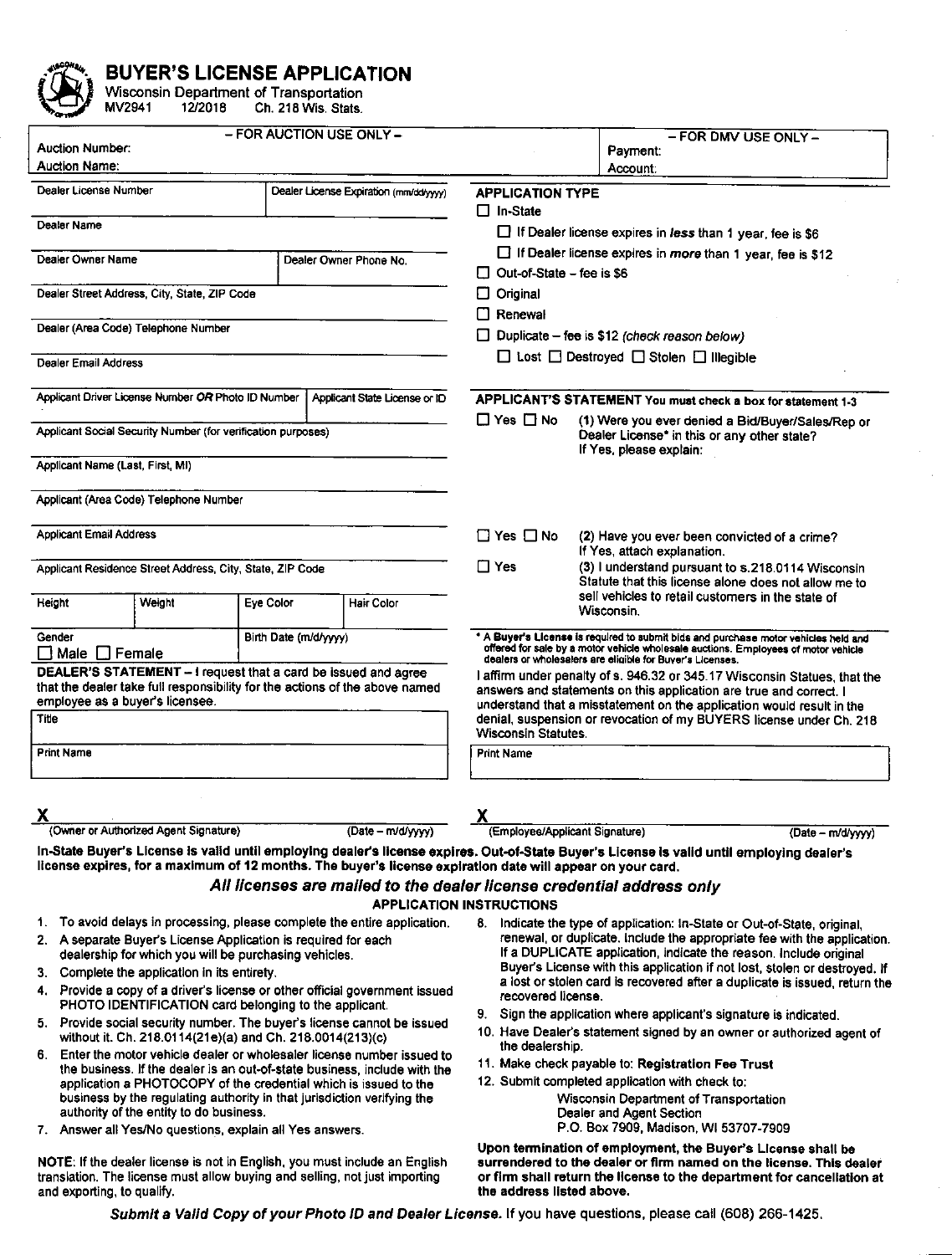Every Thursday 9:30 A.M.



Move Into The Fast Lane!

#### Dealership Authorization of an Indivldual

| Dealership Name: |  |  |
|------------------|--|--|
|                  |  |  |
|                  |  |  |
|                  |  |  |
| Individual Name: |  |  |

By signing the approval below, the dealership referenced above authorizes Greater Milwaukee Auto Auction ro register the individual listed above to serve as your representative and agent in the following capacity:

E Representative E owner El Officer/Manager

Subiect to our acceptance of this authorization, you acknowledge the capacities in which the individuat is authorized as your agent at Greater Milwaukee Auto Auction.

If you designate the individual in the capacity of "representative," "owner," or "officer/manager" on this form, the individual may buy and sell automobiles for you and execute company checks, drafts, certificates of title and/or any other instruments or documents on your behalf at Greater Milwaukee Auto Auction. All categories may pick up, receive and/or deliver cars or other property on or for your account.

You guarantee performance of all obligations and payment of all debts incurred or authorized by this individual on your account with Greater Milwaukee Auto Auction. This guaranty includes, but is not limited to, payment of losses from dlshonored checks or drafts, defective titles, or false/inaccurate odometer mileage statements. You will indemnify and hold harmless Greater Milwaukee Auto Auction against liability, loss, damages, claim, settlement payment, cost, expense, award, judgment, fee or other charges includlng attorney fees arising out of, or relating to, the authorized individual's actions as well as any expense incurred in attempting to collect such losses, including attorney fees.

You agree that these terms and any other commitments or account forms submitted to Greater Milwaukee Auto Auction shall have the same force and effect as though personally signed by each of you and may be enforced as originals even if they were accepted online, by email or in other digital, pdf or facsimile format.

Printed Name (Owner/Officer/Manager) Title (Owner/Officer/Manager)

Signature (Owner/Officer/Manager)

Date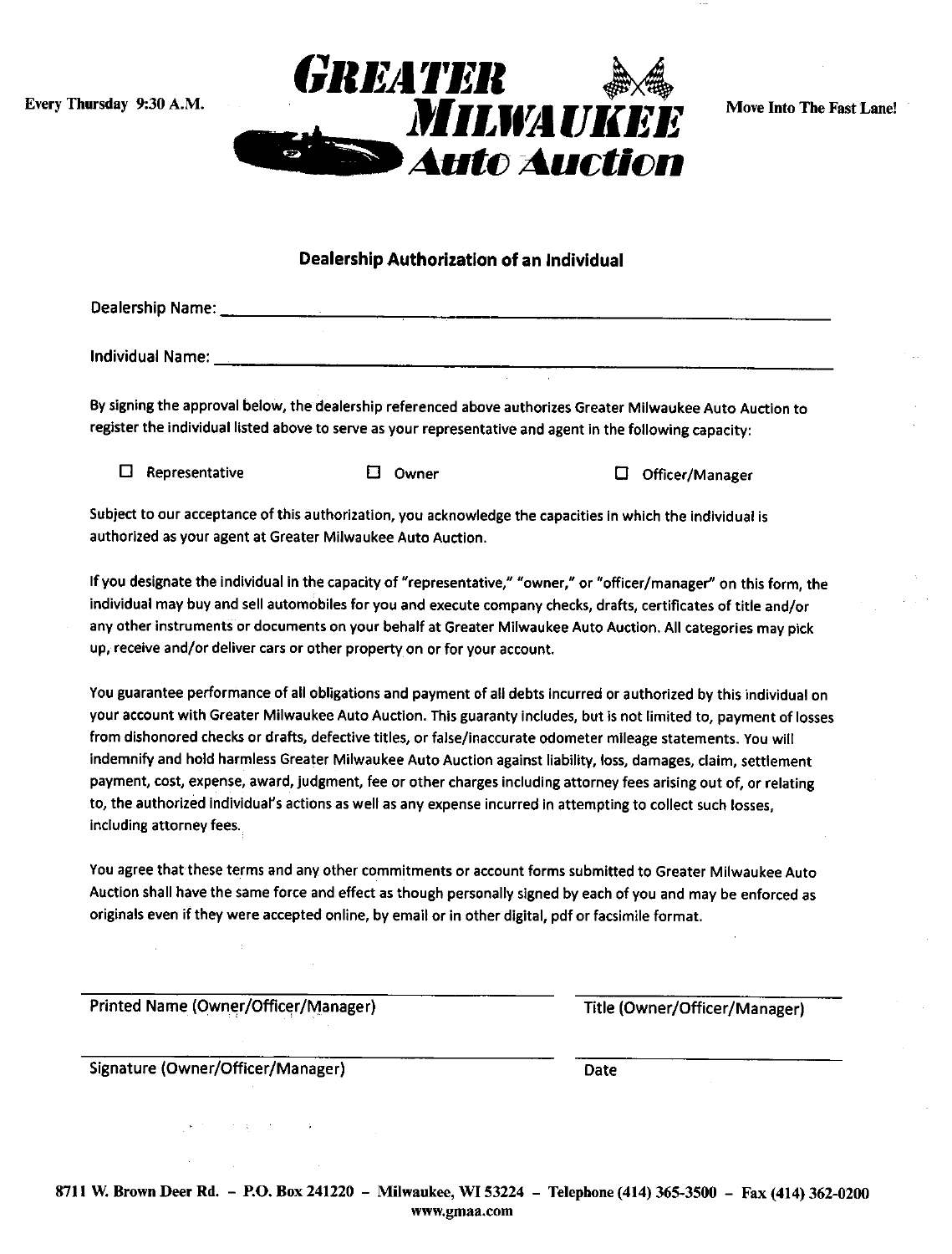

# **Registration Application**

**Dealership Information** 

Dealership AuctionACCESS ID:

| Trade or DBA Name:                       |                                                          |                                                                                                                 |              |                     |                                                             |          |                                 |        |        |
|------------------------------------------|----------------------------------------------------------|-----------------------------------------------------------------------------------------------------------------|--------------|---------------------|-------------------------------------------------------------|----------|---------------------------------|--------|--------|
| Legal Name (if different):               |                                                          |                                                                                                                 |              |                     |                                                             |          | Date Business Started:          |        |        |
| Federal ID:                              |                                                          |                                                                                                                 |              |                     |                                                             |          |                                 |        |        |
|                                          |                                                          |                                                                                                                 |              |                     | (US-EIN, MX-RFC, CA-GST/BIN, International-Owners Passport) |          |                                 |        |        |
| RIN (Canadian Province of Ontario only): |                                                          |                                                                                                                 |              |                     |                                                             |          |                                 |        |        |
| Check only one                           | Sole Proprietorship                                      |                                                                                                                 |              | General Partnership |                                                             |          | <b>Limited Partnership</b>      |        |        |
| Company Type:                            | <b>Business Corporation</b>                              |                                                                                                                 |              |                     | <b>Limited Liability Company</b>                            |          | Unlimited Liability Corporation |        |        |
| <b>Business Types</b>                    |                                                          |                                                                                                                 |              |                     |                                                             |          |                                 |        |        |
| Check all that apply                     |                                                          | <b>New</b>                                                                                                      | Used         | Lease               | Wholesale                                                   | Parts    | Salvage                         | Export | Rental |
| Automobile                               |                                                          |                                                                                                                 |              |                     |                                                             |          |                                 |        |        |
| Motorcycle                               |                                                          |                                                                                                                 |              |                     |                                                             |          |                                 |        |        |
| Moped                                    |                                                          |                                                                                                                 |              |                     |                                                             |          |                                 |        |        |
| <b>RV</b>                                |                                                          |                                                                                                                 |              |                     |                                                             |          |                                 |        |        |
| <b>Mobile Home</b>                       |                                                          |                                                                                                                 |              |                     |                                                             |          |                                 |        |        |
| Trailer (Pull Behind)                    |                                                          |                                                                                                                 |              |                     |                                                             |          |                                 |        |        |
| Motorcycle (Off Road)                    |                                                          |                                                                                                                 |              |                     |                                                             |          |                                 |        |        |
| <b>ATV</b>                               |                                                          |                                                                                                                 |              |                     |                                                             |          |                                 |        |        |
| Snowmobile                               |                                                          |                                                                                                                 |              |                     |                                                             |          |                                 |        |        |
| <b>Heavy Equipment</b>                   |                                                          |                                                                                                                 |              |                     |                                                             |          |                                 |        |        |
| Boat                                     |                                                          |                                                                                                                 |              |                     |                                                             |          |                                 |        |        |
| Personal Watercraft                      |                                                          |                                                                                                                 |              |                     |                                                             |          |                                 |        |        |
| Airplane                                 |                                                          |                                                                                                                 |              |                     |                                                             |          |                                 |        |        |
| Unknown                                  |                                                          |                                                                                                                 |              |                     |                                                             |          |                                 |        |        |
| <b>Contact Information</b>               |                                                          |                                                                                                                 |              |                     |                                                             |          |                                 |        |        |
| $\overline{\phantom{a}}$                 |                                                          |                                                                                                                 |              |                     |                                                             |          |                                 |        |        |
| Lot Address:                             |                                                          |                                                                                                                 |              |                     |                                                             |          |                                 |        |        |
|                                          |                                                          |                                                                                                                 |              |                     |                                                             |          |                                 |        |        |
| City:                                    |                                                          |                                                                                                                 |              |                     | Colony (if applicable):                                     |          |                                 |        |        |
| St/Prov (If applicable):                 |                                                          |                                                                                                                 | Postal Code: |                     |                                                             | Country: |                                 |        |        |
| Mailing Address:                         |                                                          | the contract of the contract of the contract of the contract of the contract of the contract of the contract of |              |                     |                                                             |          |                                 |        |        |
|                                          |                                                          |                                                                                                                 |              |                     |                                                             |          |                                 |        |        |
| City:                                    | <u> 1980 - John Barnett, francuski filozof (</u> † 1920) |                                                                                                                 |              |                     | Colony (if applicable):                                     |          |                                 |        |        |
| St/Prov (if applicable):                 |                                                          |                                                                                                                 | Postal Code: |                     |                                                             | Country: |                                 |        |        |
| Bus. Phone Number:                       |                                                          |                                                                                                                 |              |                     | Bus. Fax Number:                                            |          |                                 |        |        |
| Email Address:                           |                                                          |                                                                                                                 |              |                     | <b>Website Address:</b>                                     |          |                                 |        |        |

 $\sim$   $\sim$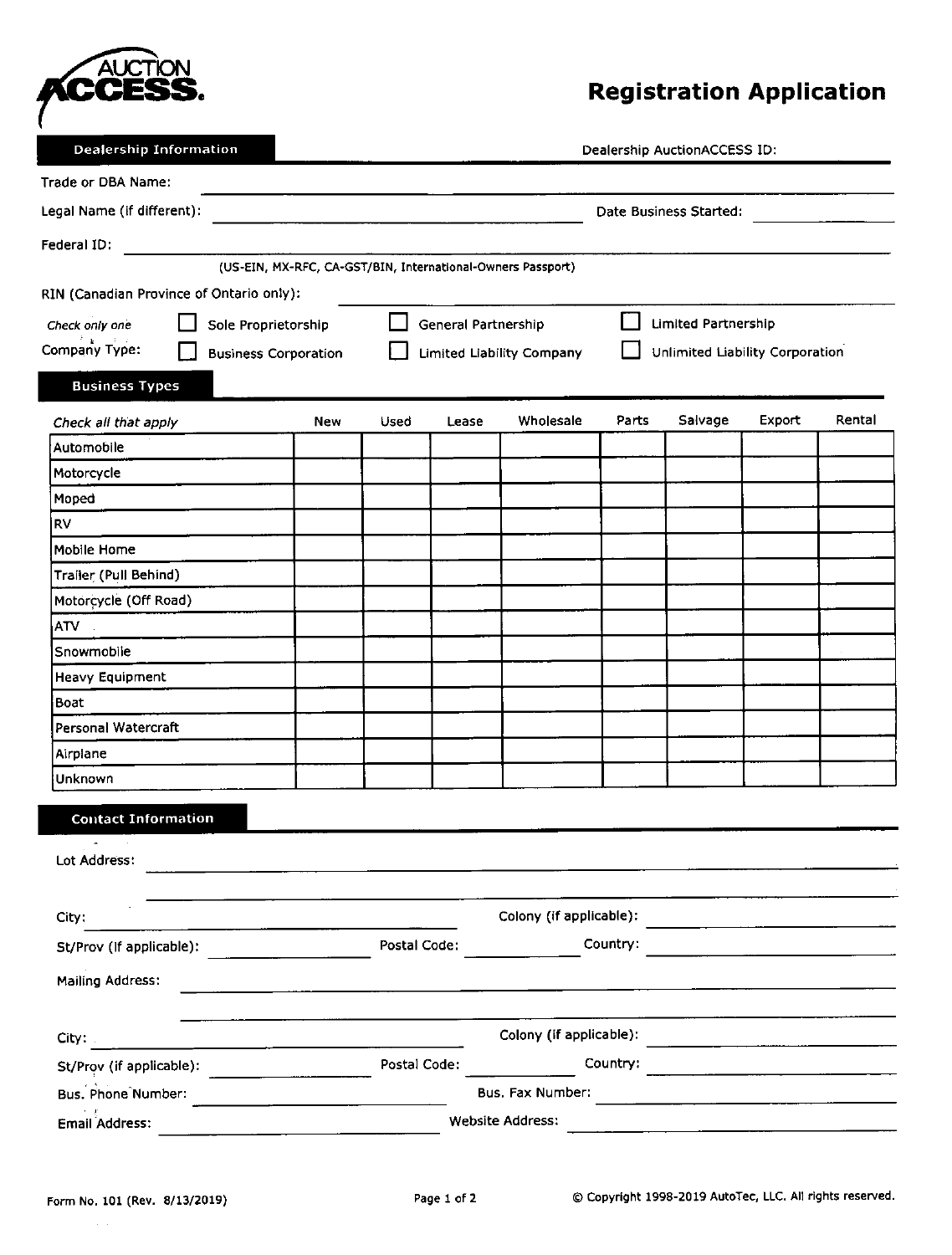The undersigned entity and individuals (collectively "you") hereby authorize AutoTec, LLC and those customers that subscribe to AutoTeds AuctionACCESS system (including without limitation Manheim, Inc. and its affiliates, ADESA, Inc. and its affiliates, all other subscribing auctions and Auction Insurance Agency) (collectively, "Customers") to provide, obtain, store, use and share amongst themselves, and externally, as each sees fit, the information contained on this application or on any other forms provided to AutoTec, and any and other information regarding you and/or your dealings with each, including transaction, bank, credit information and consumer reports. You acknowledge that AutoTec provides such information to Customers without verifying the same, on an "as Is" basis, expressly disclalming any express or implied warrantles regarding such information. Our Customers are not llmlted to buslnesses In the automobile auction or dealer Industrles, but may also include other businesses providing goods or services to such industries.

By signing below, you (1) agree to the terms of this application, any exhibits hereto, and AutoTec's Terms and Conditions as they may be amended from time to time and posted on www.AuctionACCESS.com, (2) warrant that you are solvent, properly registered to do business and licensed as a dealer (if applicable), and that the information provided herein is complete, accurate, and truthful, (3) acknowledge that registration in the AuctionACCESS System is no guarantee of purchasing privileges or credit with any Customer, each of whom retain the discretion to deal with you as<br>they see fit, (4) agree to be bound by the policies and procedures of each credentials, (5) agree that AutoTec and each Customer, on their own behalf or on behalf of their respective customers or other third parties mav contact you for any commercial or advertising purpose, including pre-recorded messages, using the telephone numbers (whether business, home, or mobile numbers (including texts)), fax numbers, e-mail addresses, and/or other contact information provided on this form, or otherwise used in connection with your business, (6) agree to disclose AuctionACCESS numbers only to subscribing Customers and (7) agree that we may collect, use and share the Informatlon you provlde In thls application and your other personal Information as described above and as set out in our Terms and Conditions and Privacy Policy available at www.AuctionACCESS.com,

You agree that these terms and any other commitments or account forms submitted to AutoTec, its affiliates, and any Customers, by you or any authorized Indlvidual, shall have the same force and effect as though personally signed by each of you and may be enforced as originals, even if they were accepted onlihe, by emall, vla "cllck-through" agreement, or In other dlgltal, pdf, or facsimlle format.

| Signature                                               |                                                                |                                    |                                                    |
|---------------------------------------------------------|----------------------------------------------------------------|------------------------------------|----------------------------------------------------|
|                                                         |                                                                |                                    |                                                    |
|                                                         | Legal Name of Entity (Corp/LLC/LLP/ULC/Partnership/Individual) | <b>Trade or DBA Name of Entity</b> |                                                    |
| By:                                                     |                                                                | Its:                               |                                                    |
|                                                         | Printed Name of Authorized Signer (Owner/Officer/Manager)      |                                    | Title of Authorized Signer (Owner/Officer/Manager) |
| $\mathbf{1}^{(1,2,3,3,3)}$ and $\mathbf{1}^{(1,2,3,3)}$ |                                                                |                                    |                                                    |
| Signature of Authorized Signer (Owner/Officer/Manager)  |                                                                | <b>Date of Signature</b>           |                                                    |
| Owners                                                  |                                                                |                                    |                                                    |
| <b>Owner Name</b>                                       | Owners AA ID                                                   | <b>Owner Name</b>                  | Owners AA ID                                       |
|                                                         |                                                                |                                    |                                                    |
| References                                              |                                                                |                                    |                                                    |
| <b>Auction Name</b>                                     |                                                                |                                    | <b>Phone Number</b>                                |
|                                                         |                                                                |                                    |                                                    |
| $\sim 10$                                               |                                                                |                                    |                                                    |
|                                                         |                                                                |                                    |                                                    |
| <b>Franchise Information</b>                            |                                                                |                                    |                                                    |
| <b>Franchise Name</b>                                   | Franchise Number                                               | Franchise Name                     | Franchise Number                                   |
|                                                         |                                                                |                                    |                                                    |
|                                                         |                                                                |                                    |                                                    |
| $\mathbf{L}$                                            |                                                                |                                    |                                                    |

 $\mathbf{1}$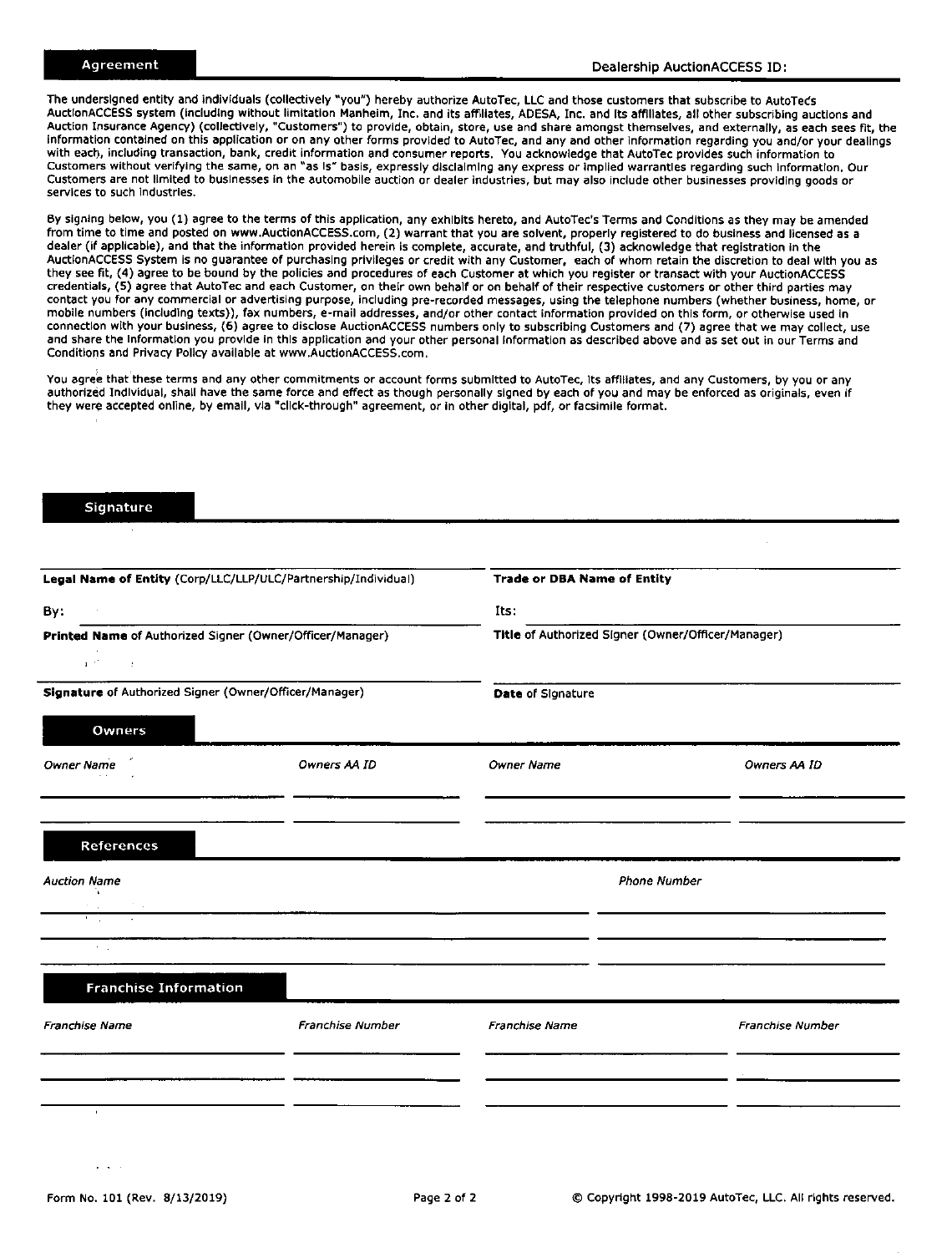

## **Dealership Authorization of an Individual**

| Dealership Name:                                                                                                                                                                                                                                                                                                                                                                                                                                                                                                                                                                                                                                                                                                                                                                                                                                                                                                                                                                                                                                                                                                                                                                                                                                   |       | Dealership AuctionACCESS ID:  |       |                                                    |
|----------------------------------------------------------------------------------------------------------------------------------------------------------------------------------------------------------------------------------------------------------------------------------------------------------------------------------------------------------------------------------------------------------------------------------------------------------------------------------------------------------------------------------------------------------------------------------------------------------------------------------------------------------------------------------------------------------------------------------------------------------------------------------------------------------------------------------------------------------------------------------------------------------------------------------------------------------------------------------------------------------------------------------------------------------------------------------------------------------------------------------------------------------------------------------------------------------------------------------------------------|-------|-------------------------------|-------|----------------------------------------------------|
|                                                                                                                                                                                                                                                                                                                                                                                                                                                                                                                                                                                                                                                                                                                                                                                                                                                                                                                                                                                                                                                                                                                                                                                                                                                    |       |                               |       |                                                    |
| Printed Legal Name of Individual                                                                                                                                                                                                                                                                                                                                                                                                                                                                                                                                                                                                                                                                                                                                                                                                                                                                                                                                                                                                                                                                                                                                                                                                                   |       | Individual's AuctionACCESS ID |       | Date of Birth                                      |
| <b>Add or Change Roles</b>                                                                                                                                                                                                                                                                                                                                                                                                                                                                                                                                                                                                                                                                                                                                                                                                                                                                                                                                                                                                                                                                                                                                                                                                                         |       |                               |       |                                                    |
| By signing or clicking approval below, the dealership referenced above ("you", "your", or "yours") authorizes AutoTec, LLC ("we",<br>"us", or "our") to register the individual listed above ("Individual") to serve as your representative and agent in the following<br>capacity:                                                                                                                                                                                                                                                                                                                                                                                                                                                                                                                                                                                                                                                                                                                                                                                                                                                                                                                                                                |       |                               |       |                                                    |
| The role designated below will be the only role in effect for this Individual for this Dealership, replacing any previous<br>role authorization (check one).                                                                                                                                                                                                                                                                                                                                                                                                                                                                                                                                                                                                                                                                                                                                                                                                                                                                                                                                                                                                                                                                                       |       |                               |       |                                                    |
| Representative                                                                                                                                                                                                                                                                                                                                                                                                                                                                                                                                                                                                                                                                                                                                                                                                                                                                                                                                                                                                                                                                                                                                                                                                                                     | Owner | Officer/Manager               |       | Driver                                             |
| Subject to our acceptance of this authorization, you acknowledge the following: (i) the capacities in which the Individual is authorized as<br>your agent apply at and with us and our subscribing AuctionACCESS customers ("Customers"), including affiliates; (ii) the authorization will<br>be valid until one business day after we receive and process your written notice of termination in the form of a Dealer Removal Letter; and<br>(iii) once processed, the most recent authorization received and accepted by us will replace any prior authorization(s) for the Individual for<br>transactions thereafter.                                                                                                                                                                                                                                                                                                                                                                                                                                                                                                                                                                                                                           |       |                               |       |                                                    |
| If you designate the Individual in the capacity of "Representative," "Owner," or "Officer/Manager" in this form, the Individual may buy and<br>sell automobiles for you and execute company checks, drafts, certificates of title, and/or any other instruments or documents on your<br>behalf at or with any Customer. You are responsible for any use of such Individual's AuctionACCESS ID on your account. All categories,<br>including."Drivers," may pick up, receive, and/or deliver cars or other property on or for your account.                                                                                                                                                                                                                                                                                                                                                                                                                                                                                                                                                                                                                                                                                                         |       |                               |       |                                                    |
| You guarantee performance of all obligations and payment of all debts incurred or authorized by this Individual on your account with us or<br>any Customer. This guaranty includes but is not limited to payment of losses from dishonored checks or drafts, defective titles, or false or<br>inaccurate Odometer Mileage Statements. You also guarantee that the Individual will honor the AutoTec Terms and Conditions (as they<br>may be amended from time to time and posted on www.AuctionACCESS.com), conduct business with us and our Customers in a fair and<br>ethical manner, honoring all policies and procedures of each and respecting decisions of ours or our Customers with respect to same. You<br>will indemnify and hold harmless Customers, AutoTec, LLC, each's affiliates, and the officers, directors, employees, and agents of each of<br>the foregoing, against any liability, loss, damages (including punitive damages), claim, settlement payment, cost, expense, award,<br>judgment, fee, or other charge, including reasonable attorneys' fees, arising out of or relating to the authorized Individual's actions, as<br>well as any expense incurred in attempting to collect such losses, including attorney fees. |       |                               |       |                                                    |
| Our Customers are third-party beneficiaries of this authorization agreement. At their election, and in their sole discretion, they may avail<br>themselves of any provision of this agreement. However, this document is a supplement to, and not a replacement or modification of, any<br>agreement you have with those Customers, or any policies and procedures of such Customer. AuctionACCESS and Customers each retains<br>the right to stop doing business with this Individual as it sees fit.                                                                                                                                                                                                                                                                                                                                                                                                                                                                                                                                                                                                                                                                                                                                             |       |                               |       |                                                    |
| Use of the AuctionACCESS System is open only to licensed dealers and their business associates and is a privilege, not a right. You may<br>authorize and register only those individuals who are bona fide employees or independent contractors for your dealership. Retail buyers or<br>others not affiliated with your business are not eligible to use the System. You agree that, upon request, you will provide IRS forms W-2<br>or 1099 to substantiate that any authorized individual are indeed bona flde employees or contractors. By signing or clicking approval<br>below, you also certify that the Individual is affiliated with your business and is eligible to use the System. We reserve the right to<br>immediately terminate any authorization obtained for ineligible persons and the right to terminate your AuctionACCESS membership if<br>you authorize a person who is not eligible to use the System, as well as the right to terminate either or both without cause in our sole<br>discretion.                                                                                                                                                                                                                           |       |                               |       |                                                    |
| You agree that these terms and any other commitments or account forms submitted to AutoTec, its affiliates, and any other Customers,<br>by you or any authorized Individual, shall have the same force and effect as though personally signed by each of you and may be<br>enforced as originals, even if they were accepted online, by email, via "click-through" agreement, or in other digital, pdf, or facsimile<br>format.                                                                                                                                                                                                                                                                                                                                                                                                                                                                                                                                                                                                                                                                                                                                                                                                                    |       |                               |       |                                                    |
| Signature                                                                                                                                                                                                                                                                                                                                                                                                                                                                                                                                                                                                                                                                                                                                                                                                                                                                                                                                                                                                                                                                                                                                                                                                                                          |       |                               |       |                                                    |
| Bγ:                                                                                                                                                                                                                                                                                                                                                                                                                                                                                                                                                                                                                                                                                                                                                                                                                                                                                                                                                                                                                                                                                                                                                                                                                                                |       | Its:                          |       |                                                    |
| Printed Name of Authorized Signer (Owner/Officer/Manager)                                                                                                                                                                                                                                                                                                                                                                                                                                                                                                                                                                                                                                                                                                                                                                                                                                                                                                                                                                                                                                                                                                                                                                                          |       |                               |       | Title of Authorized Signer (Owner/Officer/Manager) |
|                                                                                                                                                                                                                                                                                                                                                                                                                                                                                                                                                                                                                                                                                                                                                                                                                                                                                                                                                                                                                                                                                                                                                                                                                                                    |       |                               | Date: |                                                    |

Signature of Authorized Signer (Owner/Officer/Manager)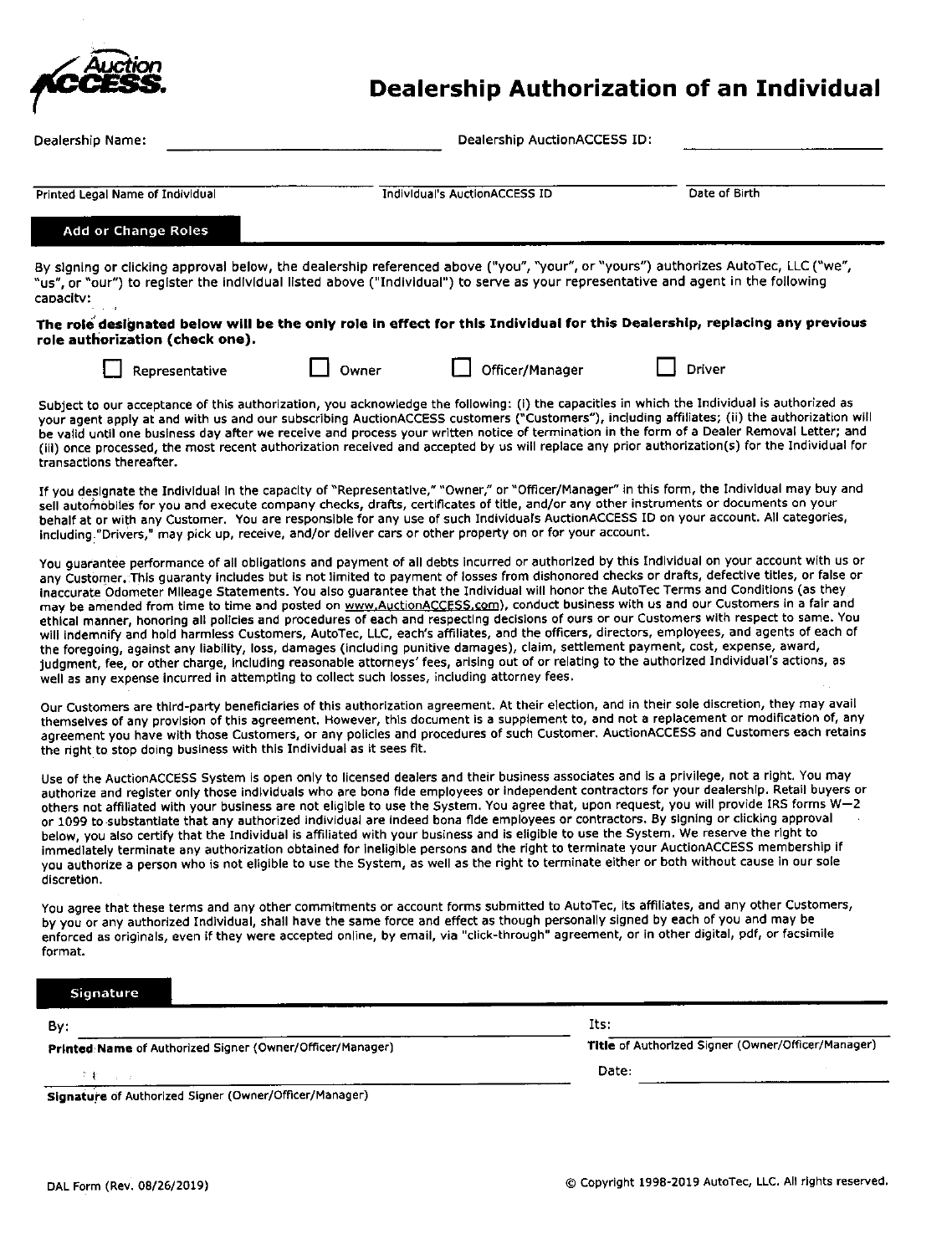

## Individual Authorization Letter

Date:

Individual's AuctionACCESS ID:

You, the individual referenced below ("lndivldual" or "you"), wish to reglster, as of the date listed above, with AutoTec, LLC'S AuctionACCESS System. You hereby authorize AutoTec, LLC and those customers that subscribe to AutoTeds AuctionACCESS system (including without llmitation Manheim, Inc, and its affiliates, ADESA, Inc. and its affillates, all other subscribing auctions and Auction Insurance Agency) (collectively "Customers") to provide, obtain, store, use, and share amongst themselves, and externally, as each sees flt, the Informatlon contained on thls appllcation, on any other forms provided to AutoTec, and other information regarding you and/or your dealings with each, including transaction, bank, credit information and consumer reports. You acknowledge that AutoTec provides this information to said Customers Mthout verifylng the same, on an "as is" basls, expressly disclaiming any express or implied warranties regarding such information. Customers are not limited to businesses engaged in the automobile dealer or auction industries. but may also include other businesses providing goods or services to such industries. By signing below, you ( 1) agree to the terms of this registration and AutoTec's Terms and Conditions (as they may be amended from time to time) posted on www.AuctionAccEss.com, (2) warrant that you are solvent and the information provided herein is complete, accurate, and truthful, (3) acknowledge that registration in the AuctionACCESS System is no guarantee of purchasing privileges or credit with any Customer, (4) agree to be bound by the policies and procedures of each Customer with whom you deal or attend, (5) agree that AutoTec, LLC and Customers may contact you, on their own behalf or on behalf of their respective sellers, consignors, or other third parties for any commercial or advertising purpose, including pre-recorded messages. using the telephone numbers (whether business, home, or mobile (including texts) numbers), fax numbers, e-mail addresses, and other contact information provided on this form, or at any other address, telephone number, fax number, or e-mail address used in connection with your business, (6) agree to disclose AuctionACCESS numbers only to subscribing Customers, (7) agree to pay the current yearly fee upon registration and at each annual renewal of your registration, and (8) agree that we may otherwise collect, use and share the information you provide below and your other personal Information as described in our Terms and Conditions and Privacy Policy available at www.AuctionACCESS.com. You agree that these terms and any other commitments or account forms submitted by you to AutoTec, its affiliates, and any Customers shall have the same force and effect as though personally signed by you and may be enforced as originals, even if they were accepted online, by email, via "click-through" agreement, or in other digital, pdf, or facsimile format.

| Date                             | Taxpayer<br>ID Number:   | Please select<br>ID type   |  | US:<br>$SSN$ $\Box$<br><b>ITIN</b>    |  |  | Mexico:<br><b>CURP</b> |  | Other:<br>$N/A$ $\Box$ |  |
|----------------------------------|--------------------------|----------------------------|--|---------------------------------------|--|--|------------------------|--|------------------------|--|
| Printed Legal Name of Individual |                          | Individual Signature       |  |                                       |  |  |                        |  |                        |  |
| <b>Photo Identification</b>      |                          |                            |  |                                       |  |  |                        |  |                        |  |
| Driver's License                 | State/Province Issued ID | Passport                   |  | Voter Registration Card (Mexico Only) |  |  |                        |  |                        |  |
| Photo ID Number:                 |                          | State/Province or Country: |  |                                       |  |  |                        |  |                        |  |
| <b>Issue Date:</b>               |                          | <b>Expiration Date:</b>    |  |                                       |  |  |                        |  |                        |  |
| <b>Contact Information</b>       |                          |                            |  |                                       |  |  |                        |  |                        |  |
| Home Address:                    |                          |                            |  |                                       |  |  |                        |  |                        |  |
| City:                            |                          | Colony (if applicable):    |  |                                       |  |  |                        |  |                        |  |
| State/Province (if applicable):  |                          |                            |  | Postal Code:                          |  |  |                        |  |                        |  |
| 医最后分泌<br>Country:                | Email:                   |                            |  |                                       |  |  |                        |  |                        |  |
| Mobile Telephone:                |                          | Home Telephone:            |  |                                       |  |  |                        |  |                        |  |